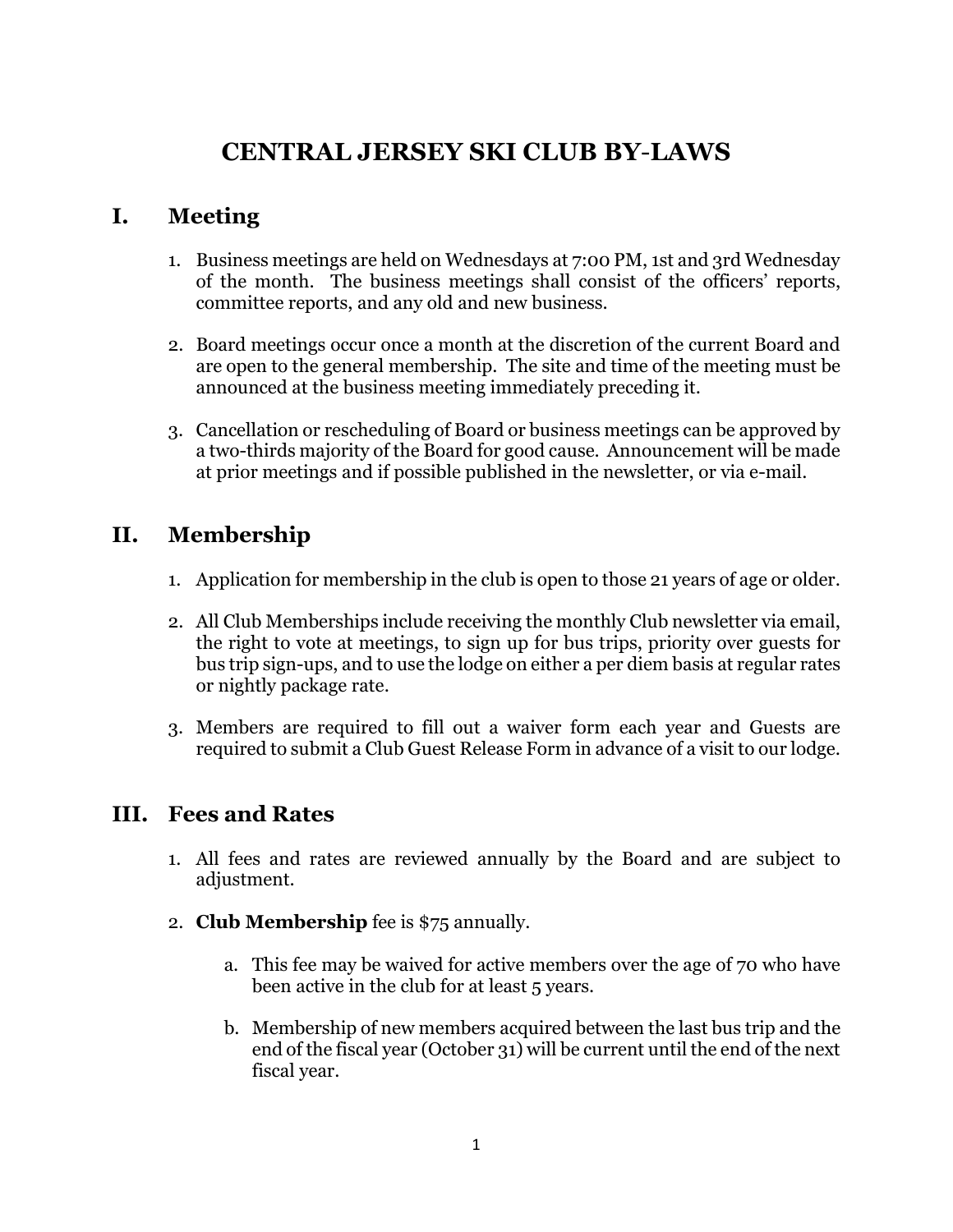- c. Club Membership fee is not waived for active Board of Directors (beginning term April 1, 2022).
- d. Early Bird Membership Rates are in effect April 1 st to July 31st for new and renewing members. Discounted Pre-Paid Nightly Lodge stay packages are also available during the same Early Bird time frame April 1 st to July 31st . Renewing is defined as continuing a membership from one year to the next without any break.
- e. Lodge packages entitles members multiple levels of overnight stay discounted rates for Club's Lodge stays during the membership year beginning November 1 and ending October 31.
- f. The Work Weekend overnight stays do not count and are excluded. Lodge Manager is exempt from additional overnight stay fee.

#### 3. **Early Bird Rates for Pre-paid Nightly Stays & Lodge packages (April 1 - July 31)**

- Pre-paid Nightly stays can be purchased at \$40 per night and used anytime
- Lodge (10) Pack =  $$350 ($35 per night)$
- $\bullet$  Lodge (20) Pack = \$600 (\$30 per night)
- Lodge (30) Pack =  $$750$  (\$25 per night)
- $\bullet$  If a Lodge(X) Pack is purchased during Early Bird; any nights over the  $\text{Lodge}(X)$  pack are \$35 per night

Any Pre-paid nights, or Lodge(X) Packs are non-transferable, and do not carry over. Any pre-paid Lodge nightly stays not used during the winter season can be used during the summer and up to October 31 of that year.

#### 4. **Regular Rates for Nightly Stays and Lodge packages (Aug 1 – Apr 30)**

- Individual Nightly stays are paid after your stay at \$50 per night
- $\bullet$  Lodge (10) Pack = \$400 (\$40 per night)
- $\bullet$  Lodge (20) Pack = \$700 (\$35 per night)
- $\bullet$  Lodge (30) Pack = \$900 (\$30 per night)
- $\bullet$  If a Lodge(X) Pack is purchased during the Regular period; any nights over the Lodge(X) pack are \$40 per night

Any Pre-paid nights, or Lodge(X) Packs are non-transferable, and do not carry over. Any pre-paid Lodge nightly stays not used during the winter season can be used during the summer and up to October 31 of that year.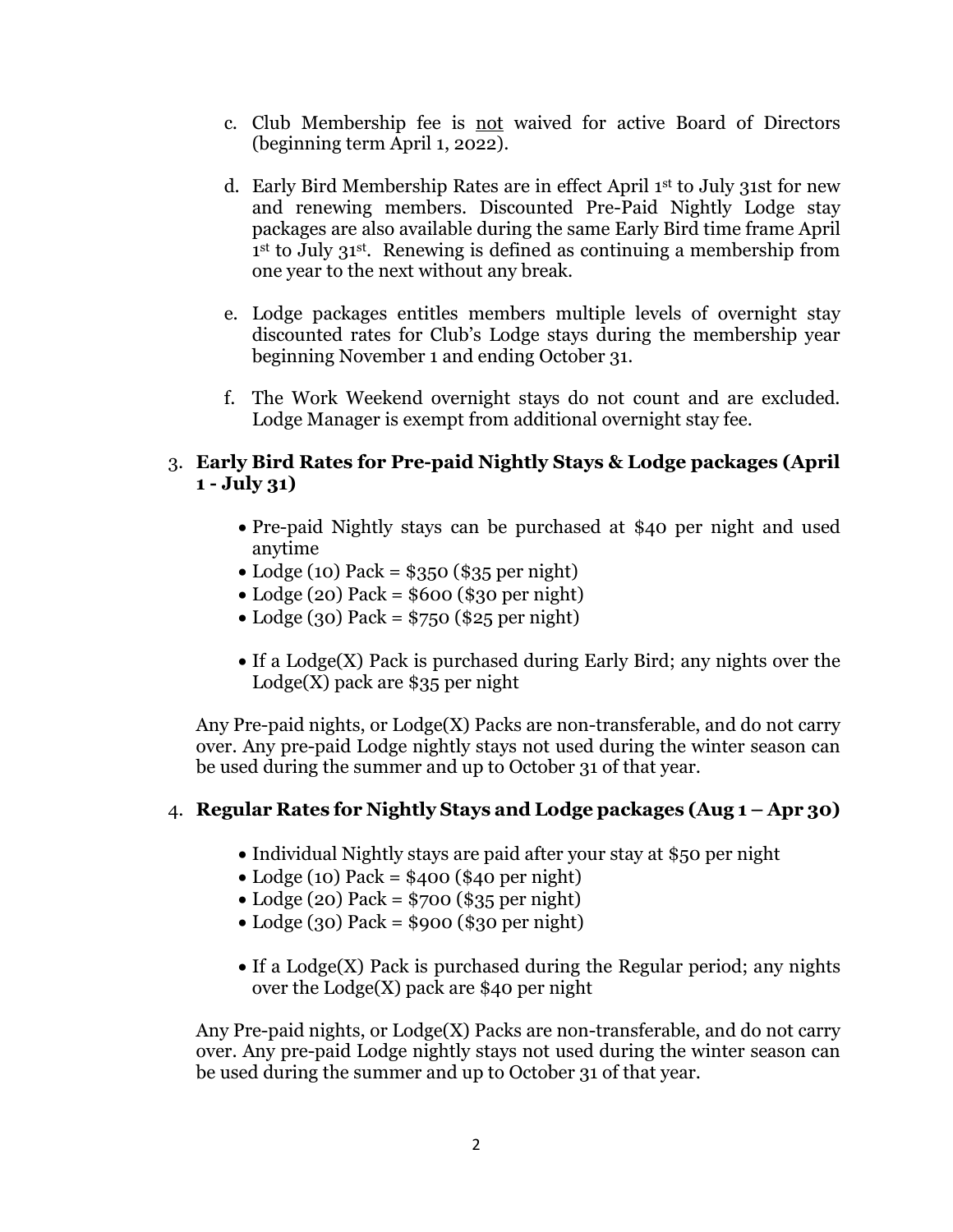- 5. **Guest Rates**: \$50 (a member must accompany all guests, checks must come from Member)
- 6. **Minor Rates**: \$25 (A child or person under 21 is defined as a Minor)
- 7. **Summer Rates**-- May 1 through October 31
	- Member: \$25
	- $\bullet$  Guest: \$35
- 8. **Bus Trip Rates** are defined in the Bus Trip Captains' Guide and are published in the Winter Schedule.

### **IV. Bus Trips**

- 1. The Bus Trip Captain's Guide contains the rules and guidelines by which the Club runs its bus trips. The guide is reviewed annually by the Board.
- 2. Trip sign-up rules are published in the Winter Schedule.
- 3. Trip Captains will announce prior to a bus trip if group lift tickets will be available for purchase on the bus, or if any other discount options are available. Payment for group lift tickets must be in cash unless otherwise announced prior to a trip.
- 4. The trip captains are in charge of the trip and run it in accordance with the Trip Captain's Guide. Their decisions and directions are to be followed, including job assignments, and lodge and mountain departure times.
- 5. Trip departure from Old Bridge is 6:30 PM sharp, unless you have contacted the trip captains by 6:00 PM. Under no circumstances will departure be later than 6:45 PM.
- 6. Smoking and Vaping (E-Cig, Vape Pens, or other) on the bus NOT permitted.
- 7. No illegal substances based on New Jersey Laws are allowed on the bus.

# **V. Lodge**

1. Smoking and Vaping (E-Cig, Vape Pens, or other) are not permitted in the lodge. Smokers and Vapers may smoke or vape outside the lodge in the designated area near the trash shed. Cigarette butts must be discarded in the receptacle located under the outside staircase. Vape cartridges should be discarded in the trash.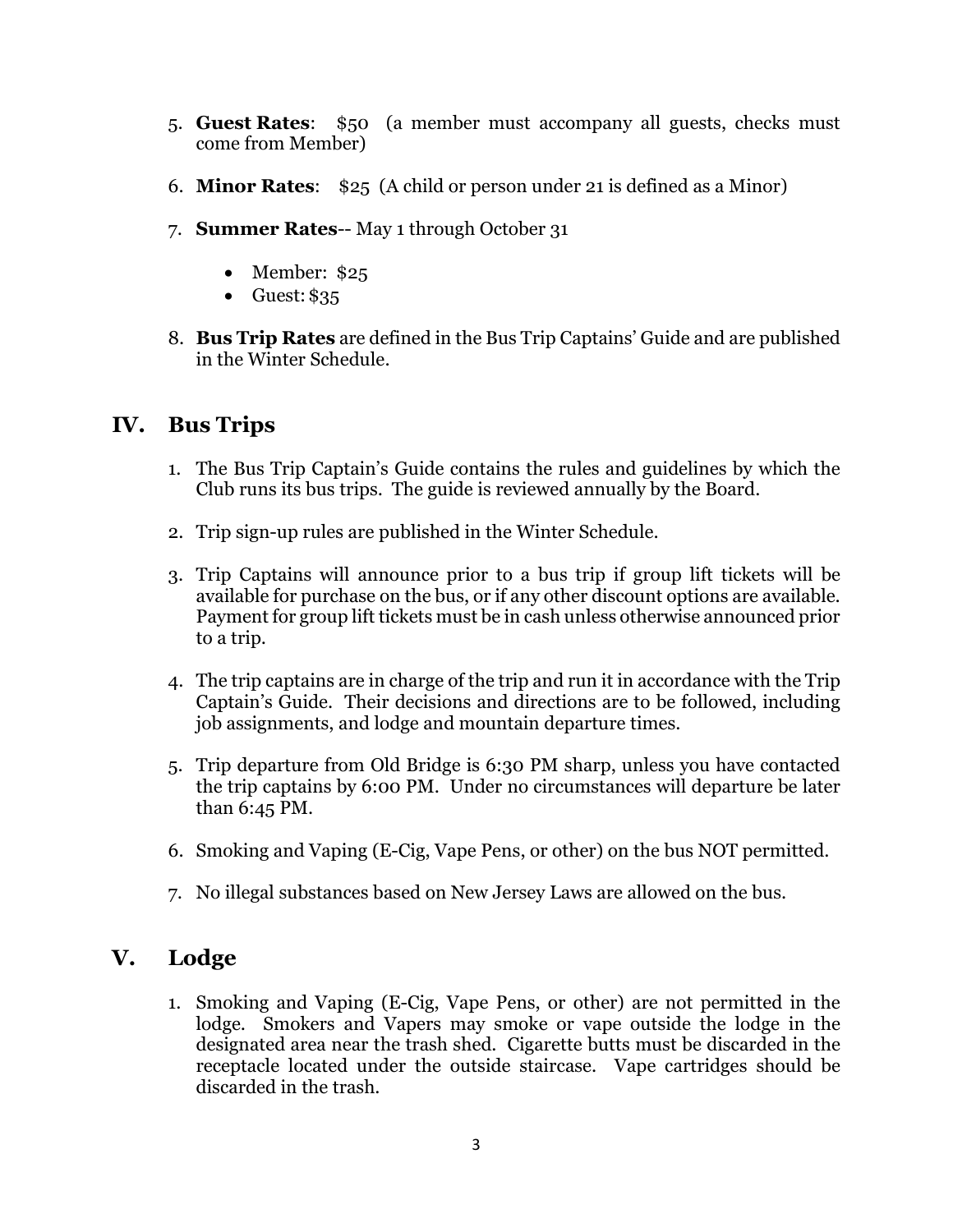- 2. No use or possession of illegal substances based on New Jersey Laws on Club property.
- 3. No pets allowed in the lodge.
- 4. No personal items such as skis, bicycles, clothing, luggage, medication, laptops, electronics, etc. are permitted to be left in the living room and kitchen areas.
- 5. No ski tuning in the lodge.
- 6. No rolling of any type of cigarette, cigar, or the open construction of the same inside the Lodge. This shall include tobacco and cannabis of any kind.
- 7. Any persons under the age of 17 are not to be left unsupervised by an adult.
- 8. You SHALL make a reservation to use the lodge (even if you have pre-paid package membership.)
- 9. A member may only bring one guest or child to the lodge during the peak season (i.e. holiday period, non-bus trip weekends January through March). The reservation committee chairperson may waive this rule if space is available at their discretion.
- 10. All persons using the lodge must follow all opening and closing procedures and rules posted at the lodge or given to you (including those set forth in the bylaws), for opening, using, closing, and securing the lodge.
- 11. There is no additional charge for the internet and Sirius satellite radio at the lodge. Ask for the Wi-Fi password when you make a reservation. However, there is no guarantee that these services will be working while you visit and there is no service contract with providers for repair.
- 12. Guests must be accompanied by a member for the duration of their stay.
- 13. Any group activity requiring special utilization of the lodge must get prior approval of the Board.
- 14. All reservations that exceed fourteen (14) consecutive nights require special approval and should be made in advance.
- 15. No use of the lodge is permitted without a current waiver, reservation made online and confirmation from the Reservation Director. Payment for lodge stay is due immediately upon return.